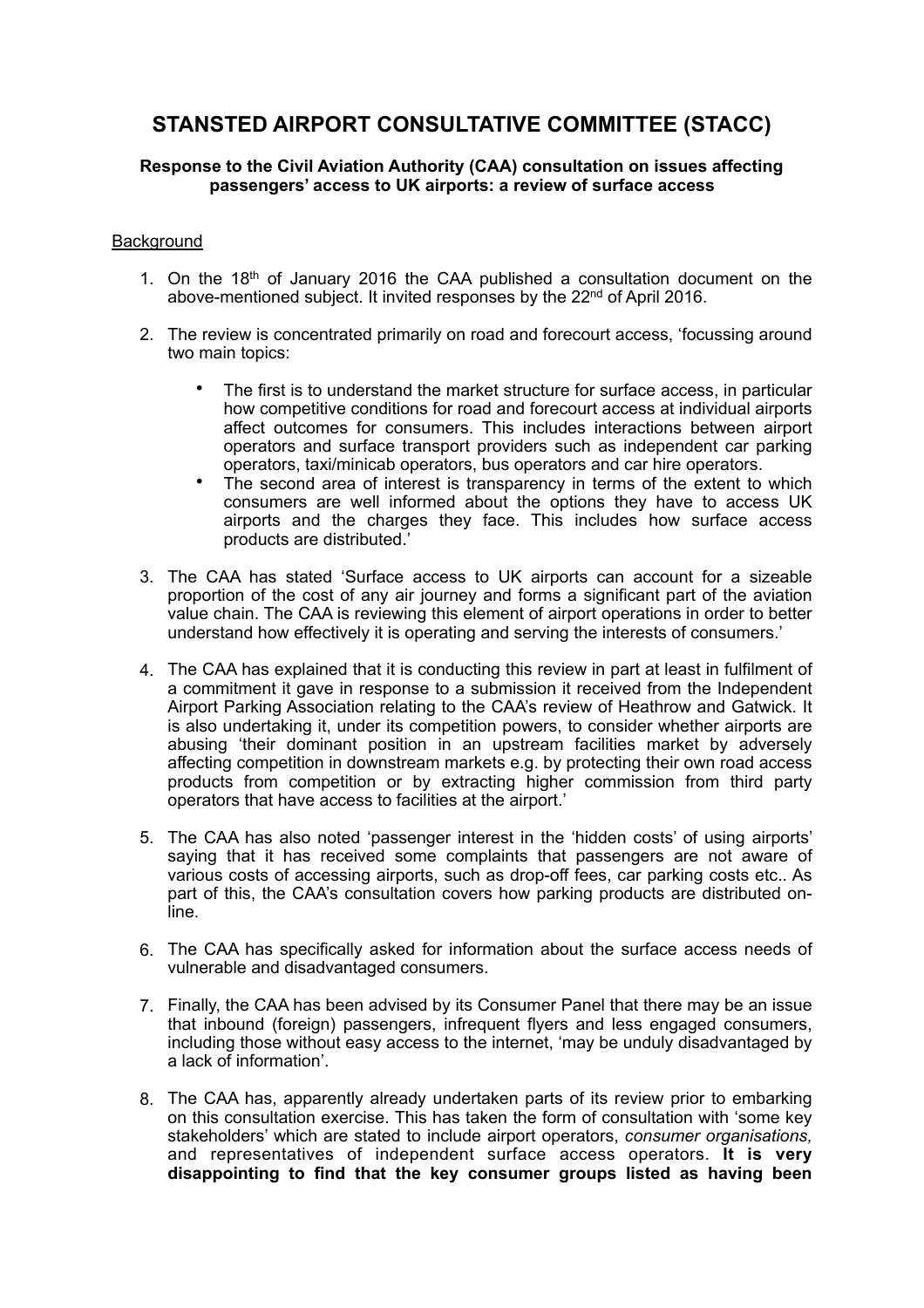**consulted are Transport Focus, London TravelWatch and Which?. Neither UKACC, nor the individual Airport Consultative Committees were consulted at this initial stage**, but initial stage conclusions have been reached, which this consultation exercise wants to confirm, amend or reject.

### CAA's Initial Views

- 9. The CAA's initial views are that, 'in general, the sector appears to be a dynamic one, with a variety of parties active in providing surface access services of different types to consumers. These different modes, to a varying extent, compete with each other.' The CAA concludes that the choice varies from airport to airport, with, not surprisingly, more choice at larger airports than smaller ones. The CAA finds that a key driver of passenger choice is the time it takes to get to airports and the cost. It thus concludes that consumers are actively engaged in this aspect of the market. However, it also concludes that 'there is some evidence that passengers are not always able to find the best service at the best cost that suits their needs. Also, some categories of passengers may not be in a position to make fully informed decisions.'
- 10. The CAA has identified that there are some aspects of surface access provision where airports control 'a large proportion of the required facilities needed to run surface access operations'. They control the forecourt and often the land suitable for car parks. They also provide some services directly to passengers, sometimes in competition with independent operators. Crucially the CAA acknowledges that surface access is one of the few areas where airports have a direct commercial relationship with passengers and that surface access revenues are an important part of the airport operators overall revenue. The CAA notes that these revenues 'may help keeping airport charges (paid by airlines) low, potentially boosting the connectivity at the airport and, depending on the extent to which reductions in airport charges are passed on to passengers, lower passenger air fares. Depending on the strength of this mechanism, it may be that passengers may or may not be indifferent on whether they pay for airport services through their airfare or through the price of their surface access products.'
- 11. It is clear from the CAA's initial findings that there is scope for passengers, particularly infrequent travellers and inbound (foreign) passengers, to find that they have bought more expense options being unaware that cheaper options exist. The CAA refers to these cheaper options as 'the unknown unknowns'.
- 12. An interesting initial finding relates to regulated v unregulated airports. At regulated airports (Heathrow and Gatwick), because they operate under a single-till form of economic regulation which would take surface access revenues into account to lower the revenues airport operators are allowed to make from airlines, the airports 'seem more likely to base their charges to surface access operators on the basis of cost recovery.'

### Specific sector issues at Stansted

- 13. Having considered the CAA's initial findings and the issues raised in the report, the remainder of this paper sets out STACC's comments and concerns.
- Public transport versus car parking
- 14. The CAA has noted that 'airport operators may see increased use of public transport as a threat to their own car parking revenues.
- 15. This is an interesting issue which may apply at Stansted. STACC supports the Stansted Transport Forum objective to maintain public transport's share of travel to/ from the airport at 50%. This is in line with the local planning authority's goal and has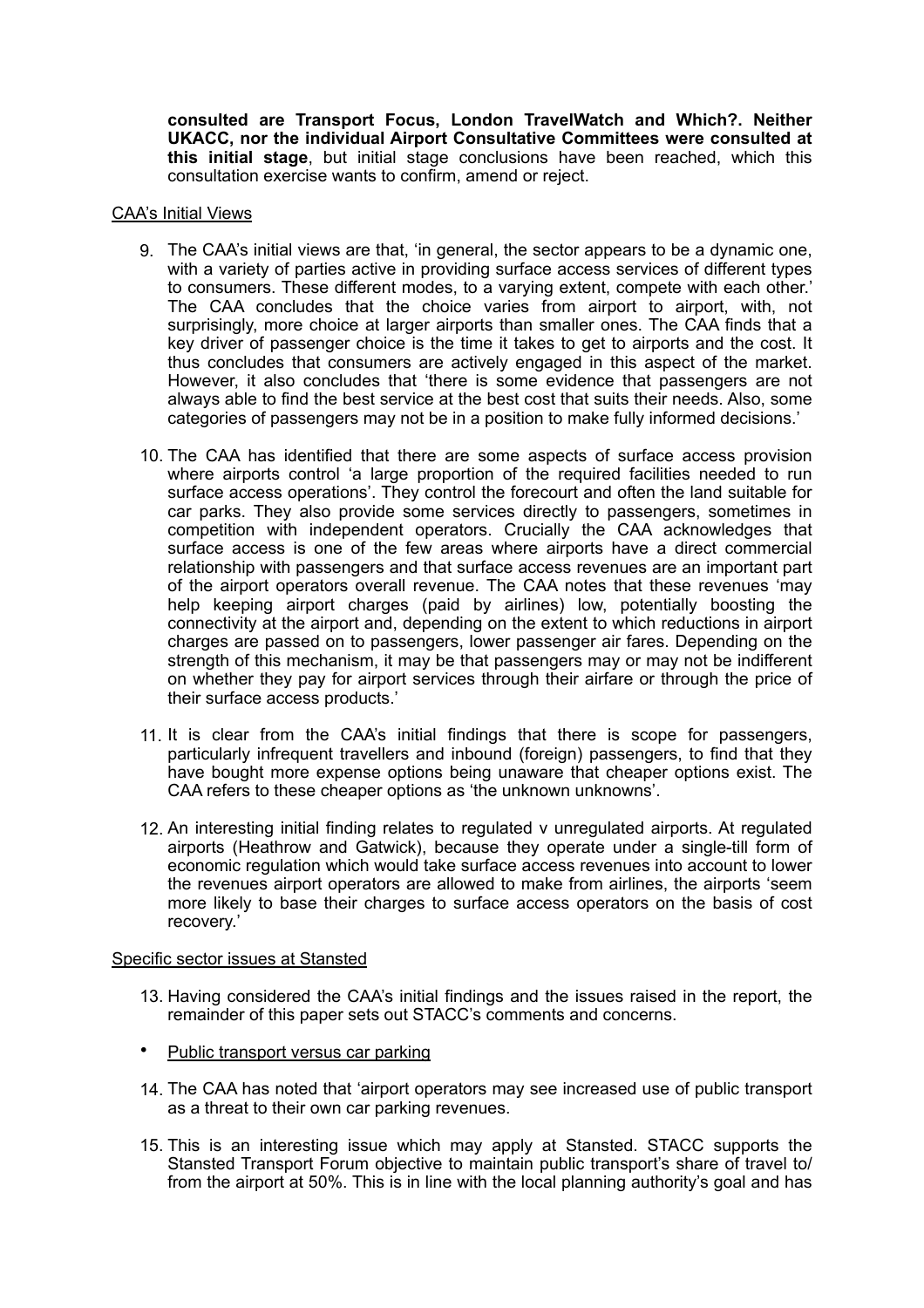been maintained in the recent past despite the significant increase in passenger numbers using the airport. Stansted's share of passengers using public transport to/ from the airport is significantly higher than at other Manchester Airports Group (MAG) airports and there was some indication at the time that MAG purchased Stansted that it may not have been wholly committed to continuing to maintain this priority. STACC has been pleased to see that this target remains in place. It accepts that as passenger numbers further increase at Stansted, the 50% target is likely to be more difficult to maintain, partly at least for reasons outside the airport's control such as coach terminal space availability in London and track capacity on the railway between London and the airport.

- Airport control of the bus station and bus services using the bus station
- 16. Stansted does control and charge for access to the bus station, which is a facility that provides both access to the airport and, as a wider local transport hub, to the railway station and other local and long distances bus and coach services. Its role as a public transport hub was recognised as part of the airport's planning consent.
- 17. Stansted does provide financial support to widen the range of local bus services, something strongly supported by STACC.
- 18. Stansted has recently undertaken a tendering process for the provision of coach services between the airport and London. The successful bidders now operate to a wider range of London destinations with additional destinations planned. However, one former operator, which was not successful in the tendering process, has embarked on litigation. Since the litigation is on-going it would be inappropriate for STACC to do any more than draw attention to it and point out that tendering for coach services between the airport and London may be an issue that deserves further consideration by the CAA under competition law. It may also conflict with bus de-regulation legislation. It is also worth noting that the passengers were still turning up at the airport with tickets valid for travel on the operator concerned after it had stopped running services to/from the airport.
- Information about onward travel options
- 19. There may be issues as to whether inbound passengers (foreign and domestic) are fully aware of the range of bus services operating, particularly to London. It may be that some airlines have commercial arrangements to promote a particular service, which may or may not be the best service to meet the needs of individual passengers.
- 20. When National Express was both the operator of the rail franchise and the main coach operator between the airport and London the incentive for real price competition between coach and rail transport was less than it is now. The larger range of coach operators and a rail franchise that is unrelated to any of the coach operators provides for real competition, so long as passengers are made fully aware of the options available to them.
- 21. Rail ticket prices in the UK are complicated even for those in the know! Information as to the best option for individual passengers, particularly those whose first language is not English, is difficult to communicate and, therefore, there is scope for passengers to be sold an easy and perhaps not the best value option. Many fares are regulated as part of wider UK transport policy. Information as to what is available and avoiding passengers being sold tickets before they have the opportunity to find out what is available to them is a key issue.
- Car parking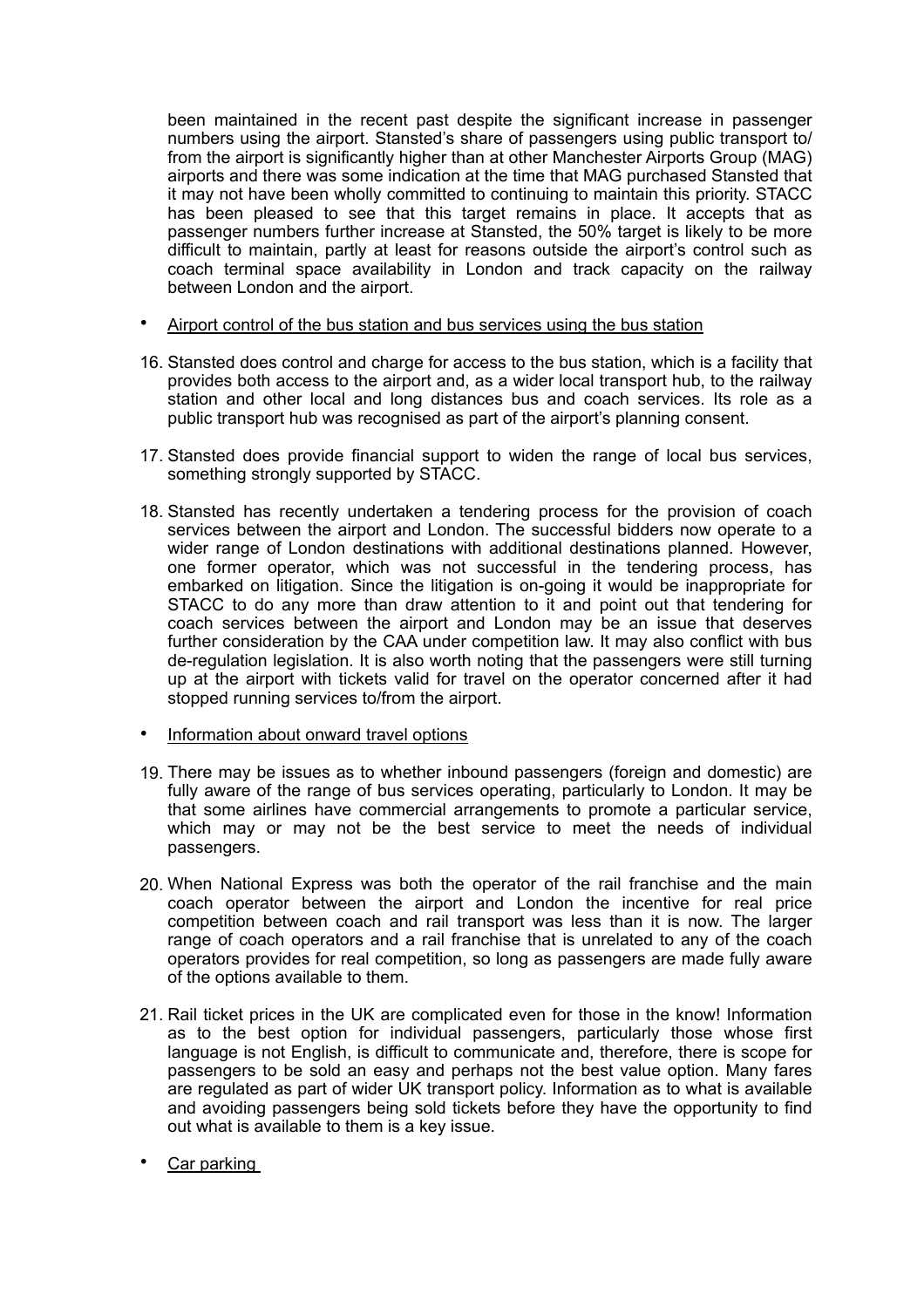- 22. Although in some respects Stansted provides a wide range of car parking options, there are none-the-less serious challenges to competition issues relating to car parking provision at the airport.
- 23. Stansted provides a free set-down and pick-up option for passengers and a free bus link to and from the mid-stay car park. This is advertised on the airport's web site and on some signage on the approach roads to the airport. STACC believes that the signage to this facility needs to be improved and was very taken, on a recent factfinding tour to Dublin airport, to be told there that Dublin recognises that if it does not get the signing for this facility right then passenger stress levels rise and overall satisfaction with the airport falls.
- 24. STACC recognises, however, that whilst this free set-down and pick-up option will meet the needs of many airport users, it is very unattractive to others – particularly commuters who use the airport as a daily transport interchange, for whom the additional journey time would be wholly unacceptable. (see below)
- 25. The airport has re-introduced a charged-for express set-down area on the forecourt at terminal level, but has recently introduced restrictions to discourage the facility from being used for pick-up. This is a popular and well-used facility, but one that needs proper management, particularly at busy times. There is evidence to show that, at certain busy times, tail backs to the facility have been causing problems on the surrounding roads. The airport has increased the price of the use of this facility to try to reduce demand. STACC has made representations to the airport about this and ideally would like to see a free facility at this location for both set down and pick up.
- 26. STACC is very pleased that its representations to the airport have resulted in concessionary rates being introduced for local people to use the express set-down facility. For very local people, for whom the airport is seen as a local transport hub, the concession is greater than for those living a little further away for whom the concession in part reflects the negative impact that the airport can have on their lives.
- 27. At present all the car parks provided for passengers are on airport-owned land and are operated under contract to the airport. There is no competition with independent parking operators. This reflects in part the local authorities' policy on the matter – they are opposed to off-airport parking by airport users. A new car park operator is, however, soon to build a new car park within the airport curtilage on a site sold off by the airport's previous owner. It will be important to see how the airport treats this new provider. It will also be interesting to see whether the arrival of another provider has any impact on car parking charges. There may also be an issue of how different providers' parking is marketed both by the airport and by third-parties on-line, particularly as the CAA has identified that various 'deals' take place between major airlines and travel agents for car-parking cross-selling.
- Taxis and minicabs
- 28. At Stansted there is a single minicab operator providing pre-booked 'taxi' services from the airport forecourt. The provision of this service is put out to tender periodically. Passengers can arrange for their own minicab operator to collect them. There is no hackney carriage service with a taxi rank operating at the airport. It is argued that this arrangement ensures higher quality provision at prices known to passengers before the journey begins. Most of the time, under the terms of the contract, it also ensures that there are cars available to all potential users. At times of service disruption on the railway, which results in an increase in demand for road transport, demand for the minicabs does exceed supply. It is difficult to determine whether, in the context of an airport located away from a major town, there would benefit from any change to the current system. It is difficult to know whether sufficient